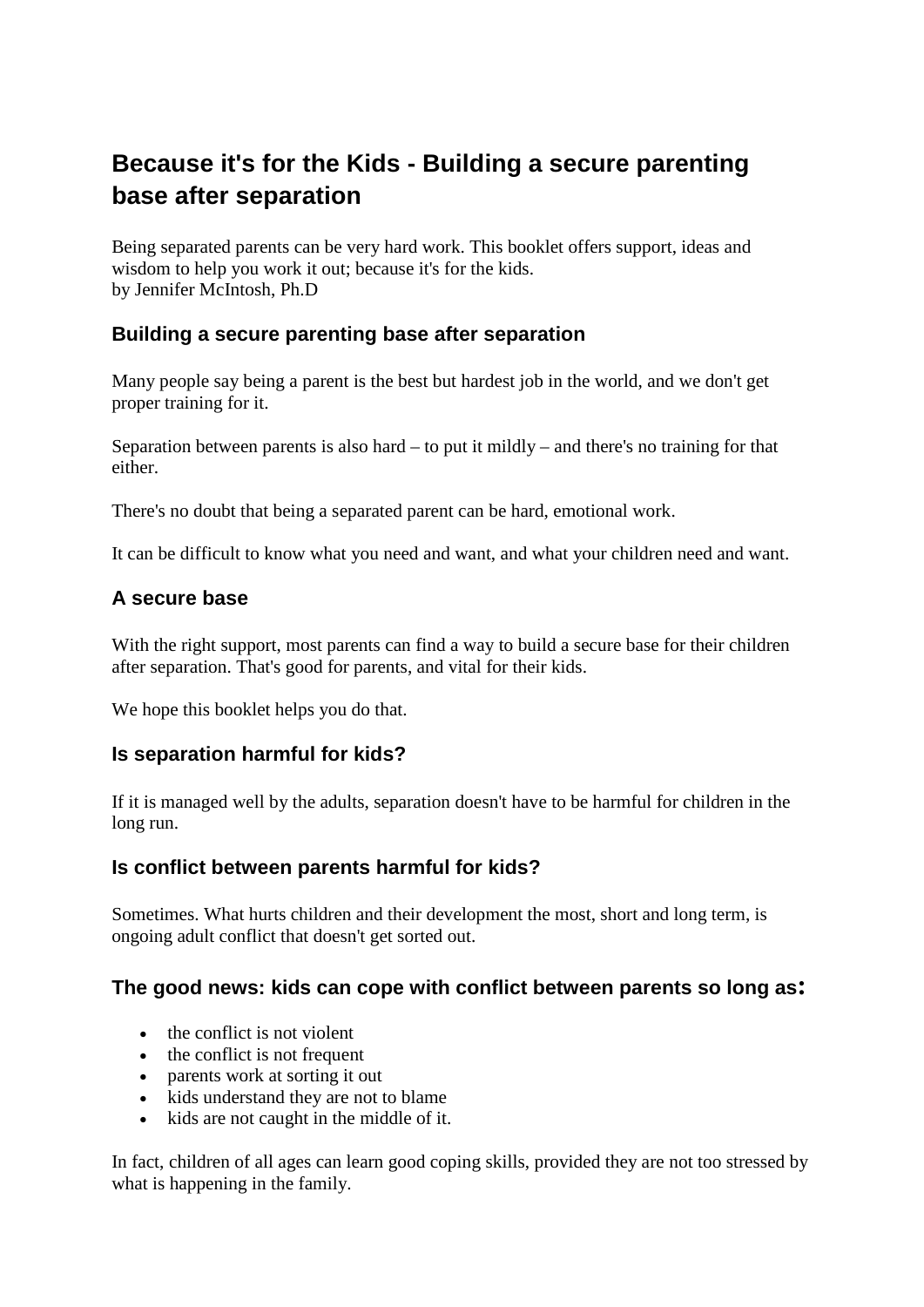# **What happens when separating doesn't stop the conflict?**

Some parents can sort out their differences with a separation. For many, conflict grows around the time of separating and continues long after divorce. This is very stressful for parents… and for children.

It's doubly important to think about what children need in these situations.

# **What does high conflict look like?**

Conflict comes in different shapes and sizes.

Parents in high conflict typically do these sorts of things with each other:

- remain very angry
- distrust each other
- become verbally abusive
- avoid each other unnecessarily
- argue or interfere
- go to court a lot
- threaten, intimidate or try to control their ex-partner
- are aggressive or violent
- have trouble communicating about the children
- criticize each other's parenting.

That's hard for anyone to live with, and important to change, because…

# **Parents' ongoing conflict costs kids too much…**

Research shows the sad truth that conflict between parents that goes on and doesn't get resolved is very hard on children and teenagers, and can affect the way they develop:

- they lose their ability to trust
- they make poor attachments to their parents
- they don't believe in themselves
- they get overwhelmed by their feelings
- they show their distress in bad behaviour
- they have trouble making and keeping friends
- they aren't confident
- they don't perform as well at school
- they have trouble making healthy adult relationships.

# **Something to think about**

One in four children from separated families suffers from poor mental health. That's a lot more than "normal".

Separation doesn't cause this. Long, bitter, unresolved conflict does.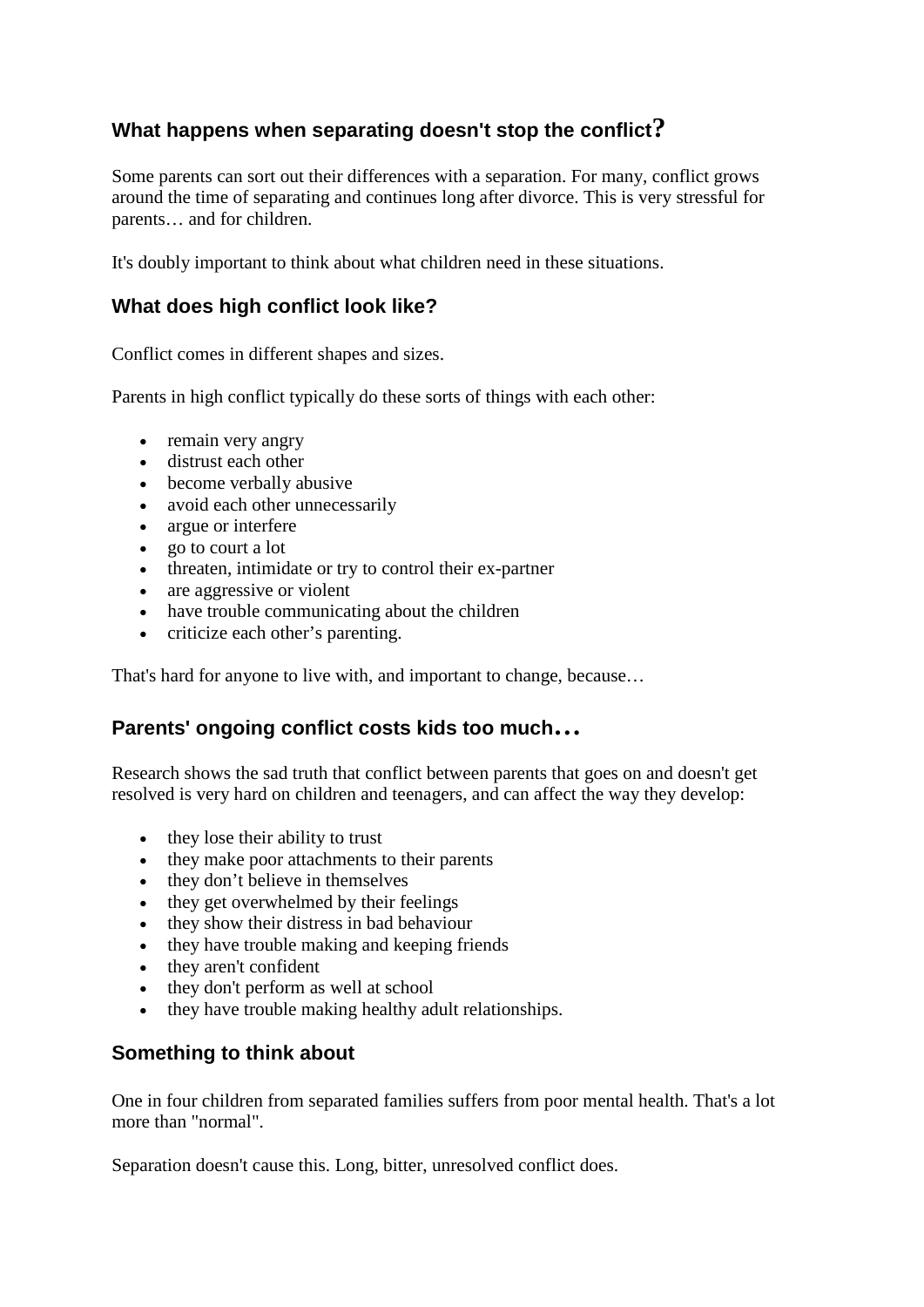Children's energy gets drained by high or frequent conflict between parents, when mums and dads can't 'be there' for them, because their minds are full of tension and anger.

Babies and young children are especially vulnerable to both family conflict and being looked after by overwhelmed parents.

# **Conflict costs parents a lot too, such as:**

- Worry and anger that goes on and on.
- Depression.
- Losing perspective: forgetting what's important.
- Not feeling like a good parent.
- Money for mediators, counsellors.
- Nerve-racking and expensive legal processes.
- Time lost from work.
- Forgetting there are solutions, not just problems.

# **You can protect your children from your conflict.**

Parents in conflict with their ex-partner need support to sort it out. In the meantime, children can be protected from adults' tensions when both parents:

- keep the child out of the middle of their arguments
- never ask the child to carry messages to the other parent
- don't ask the child personal questions about the other parent
- make arrangements that suit the child
- know their child may have different feelings from the ones they have
- try to notice what it's really like for the child
- give permission for the child to enjoy their other parent
- help the child to have a healthy relationship with their other parent
- notice when the tension is being soaked up by their child
- remember that children can twist themselves into strange shapes inside, in order to cope with conflict between the people they love most.

# **What's time got to do with it?**

Some parents focus on how much time they will each get with the children.

From your children's point of view, it's much more important to work out what kind of support they need from each of you.

Read on…

# **What children need when Mum and Dad separate**

What children need after their parents separate is exactly what they needed before: a secure emotional base.

# **What all children need when Mum and Dad separate**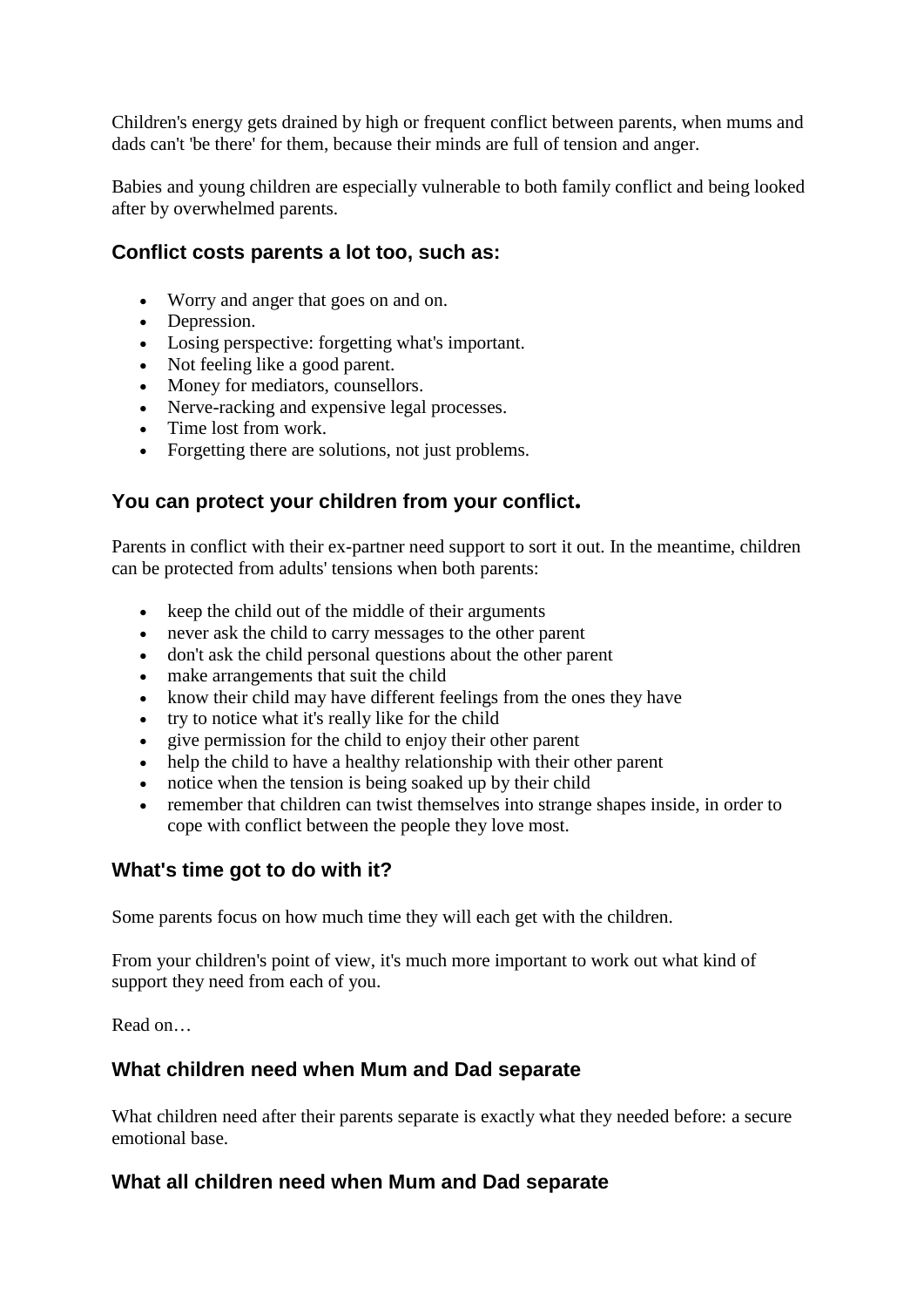Children need a secure base with parents they trust and feel comforted by.

Above all they need:

- a secure base for exploring, growing and developing
- help to solve their problems
- encouragement to learn
- routines that help them feel in control
- firm and loving limits to be safely independent
- a trusted parent when they need to be dependent
- protection from trauma.

Good parents don't get it right all of the time, but they do try to repair mistakes when they happen.

# **What babies need when Mum and Dad separate**

Babies need all of that, plus a bit extra. Babies need more help to manage their feelings.

They need predictability, and a lot of time with parents who nurture them. They need parents who play with them, listen carefully to their efforts to communicate, and who keep their world small and safe.

If they've had a safe and nurturing relationship with both parents, they need to continue to have that. They need visiting schedules that don't overwhelm them with too much change, or with conflict between their parents. Babies need parents who are tuned into their needs, rather than having to be tuned in to Mum's or Dad's feelings.

# **What teenagers need when Mum and Dad separate**

They may be on their way to adulthood, but teenagers still need a secure base with their parents, in order to reach their potential.

It's the little, day-to-day things that matter. Research shows that the best parenting for teenagers after separation is done by keeping the daily stress in the teenager's life as low as possible.

This happens when:

- Mum and Dad are 'there' on a daily basis to listen and give support. That can be in person or by making sure that your teenager knows how to reach you by phone or email, and knows that you will make every effort to be available when they need you. Those check-in calls are so important: "Just calling to see how things are today".
- Each house has a daily routine that is predictable, and has consistent rules and expectations. Parents arrive home when they say they will, provide meals on time, and give a good structure to the teenager's day, that helps them manage their load. This really reduces the daily stress that teenagers can feel.
- Parents are able to keep tabs on their teenager and take a real interest in their life. Without intruding too much, these parents share in their teenager's interests, know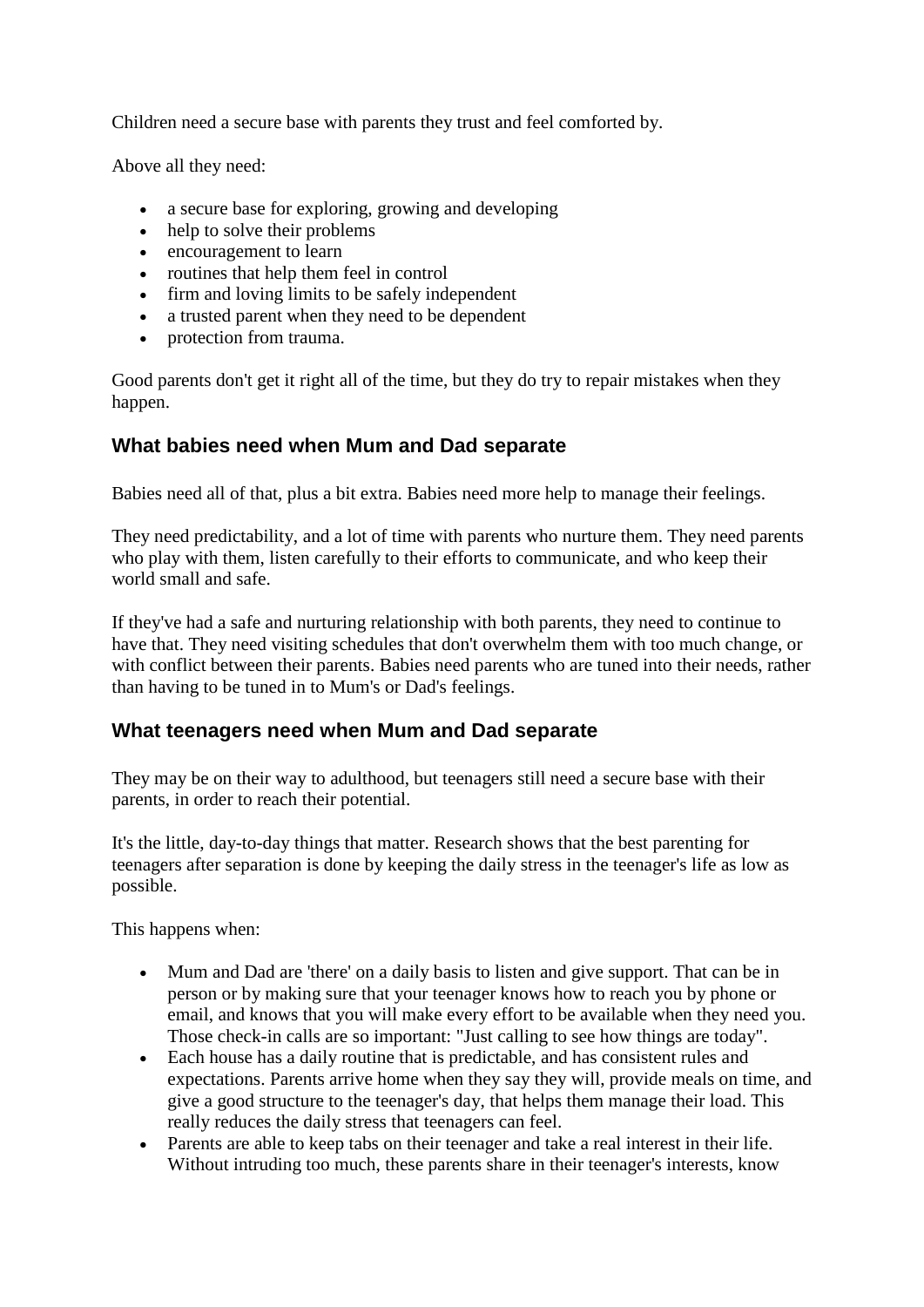what they need to get on with their activities, know where they are, and how they are spending their time.

- Each parent remembers special days in their teenager's life, and takes part in them as best they can. That includes the big days like birthdays, and the other moments that are important. The "of course I'll be there" message or the "good luck" calls before the big match are worth their weight in gold.
- Parents don't rely on the teenager to give messages to the other parent. This really stresses adolescents, especially when they become the target of Mum's or Dad's frustration when a message goes astray, or when they don't get the answer they wanted. Teenagers who feel caught between their parents are at the highest risk for problems. Parents need to speak directly to each other whenever possible, because even an apparently harmless message can cause stress for the teenager.
- Teenagers feel close to their parents.
- Step-parents have a good relationship with the teenager.

# **What about teenagers and conflict?**

Adolescents are very aware of conflict between Mum and Dad, and, like younger children, they do best when their parents manage that conflict and keep it low. They aren't as likely to blame themselves for trouble between their parents as little kids are. However, teenagers from high conflict families often leave home earlier than their friends who live in low conflict homes. So the message for parents of teenagers is the same as with all kids: keep your conflict low and keep your teenager out of communication between you and your ex-partner.

# **This picture tells the story of the circle of security…**

Always be bigger, stronger, wiser, and kind. Whenever possible follow my child's needs. Whenever necessary take charge.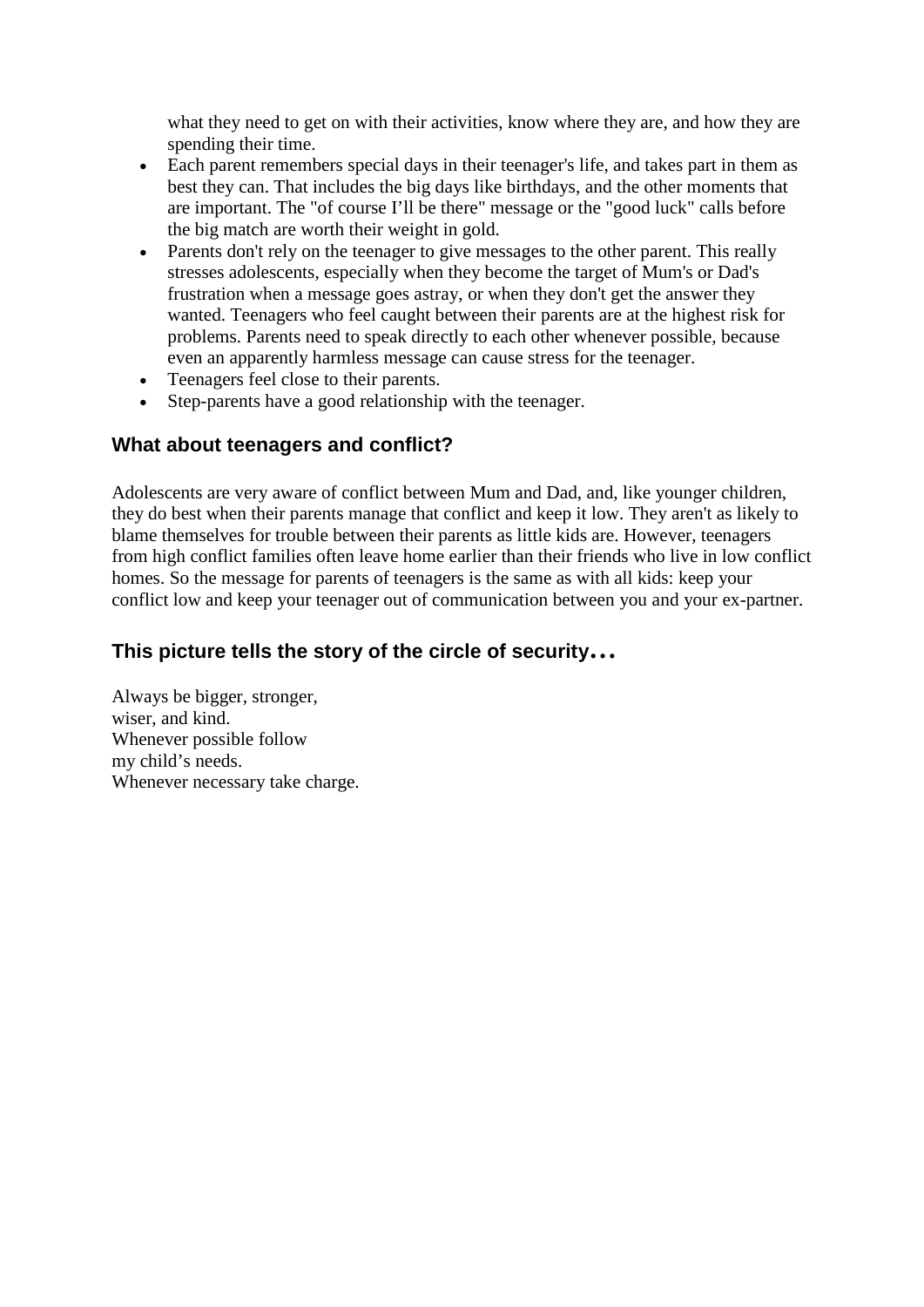

Diagram depicting the story of the circle of security

"Mum and Dad attending to their child's needs"

Two hands open out from the palm, a large loop circles from one hand to the other

Along the loop are words and multiple illustrations of a child

From the left hand is a loop titled "secure base". Along loop is an illustration of a child walking away from the hand with the words "I need you to..." A text box under the child contains the words "support my exploration".

Loop continues with an illustration of a child climbing on a text box which contains the words "watch over me, help me, enjoy with me" contained within the box.

Loop curves back towards right hand. Along the loop is an illustration of a child walking back towards the hand, a text box underneath contains the words, "welcome my coming to you".

Further along loop is an illustration of a child kneeling with their arms outstretched. The text box beside the child contains the words "protect me, comfort me, delight in me, organise my feelings".

The Loop closes with right hand and title "safe haven".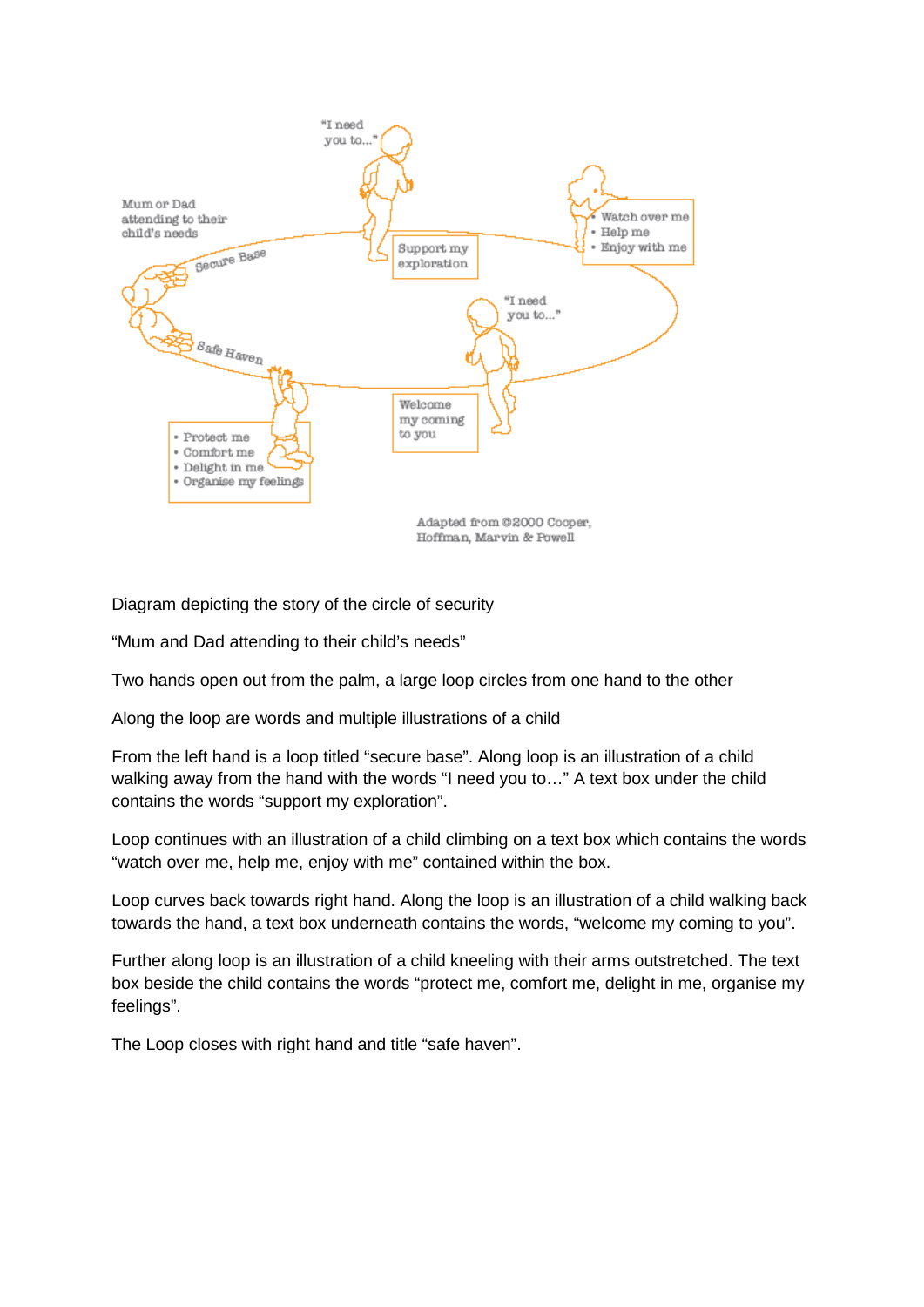# **Usually, parents manage to provide all of that between them**

How can you do it when you're separated, especially when the separation hasn't been easy?

You need to be in a certain state of mind to provide all of that, so first things first...

# **Clearing a space for thinking**

Going through separation takes up a lot of mental and emotional energy. If there's conflict on top of separation, a parent's mind can become crowded with stress and strong, painful feelings.

With all of this, it can be hard to have space for thinking clearly about your children.

# **Parenting styles after separation**

There are three major patterns of parenting after separation:

#### **1. Cooperative parenting**

About one third of parents look after their children cooperatively after separation. They talk to each other, plan and make decisions together about their children. They work out a living arrangement that works for everyone.

#### **2. Two-track parenting**

About one third of parents find it hard to cooperate, but agree to parent their children responsibly, in their own ways. These parents don't talk to each other much, but they do have ways of planning and making decisions so that the children aren't too stressed. This is sometimes called parallel parenting.

#### **3. Conflicted parenting**

About one third of parents end up in long-term conflict with each other. They can't find a way of parenting together, so they choose to stay locked in sad and bitter conflict. For many, the conflict is very high, very long and very damaging for them and for their children.

#### **Parents who manage their conflict:**

- work through their emotions about being separate
- aren't stuck in disbelief, rage, rejection or grief
- find a safe outlet for their emotions
- separate being a parent from being an ex-partner
- focus equally on their own needs and their children's needs
- move beyond resentment and revenge
- look at solutions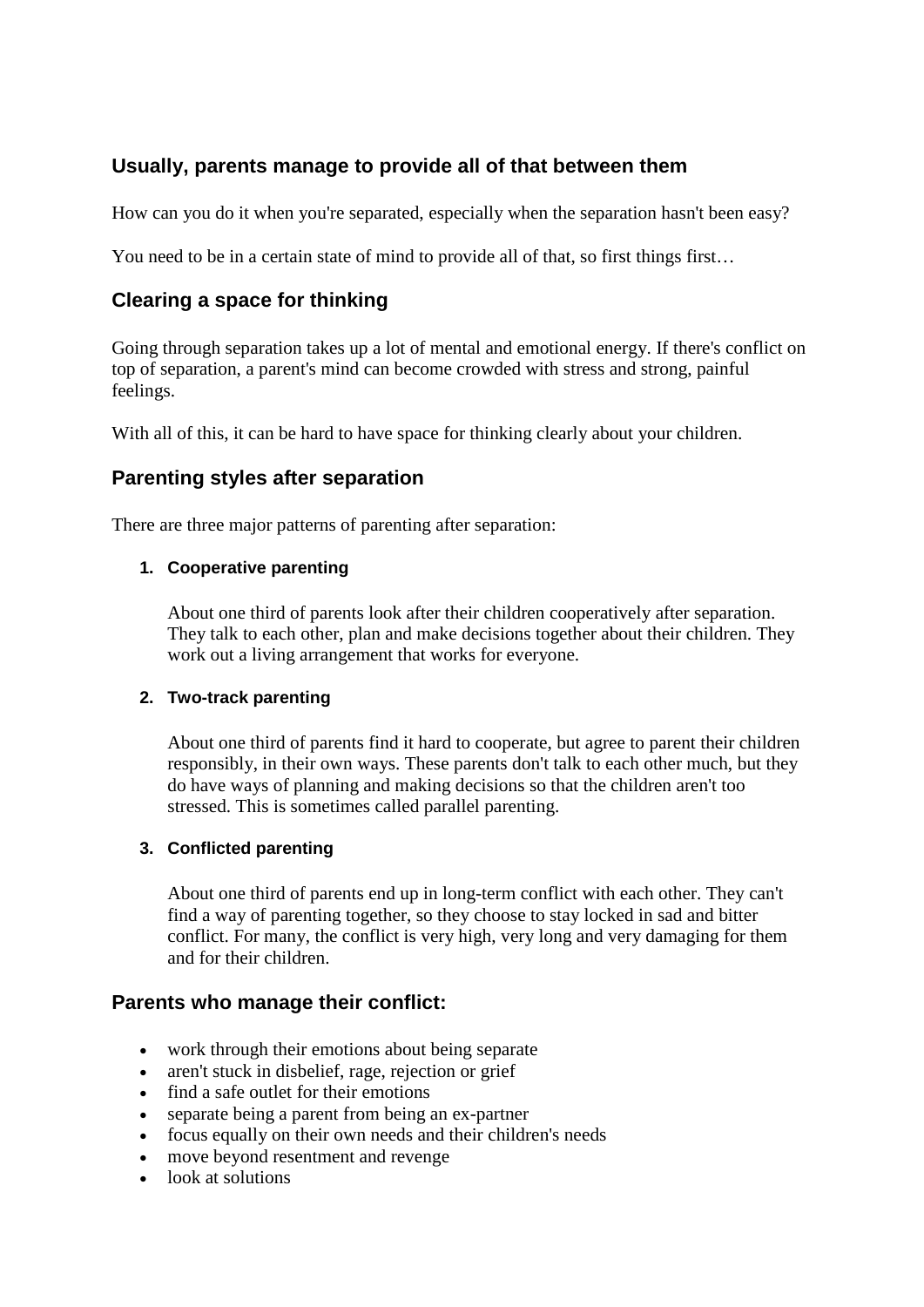- get good advice from friends, relatives, or professionals
- don't use violence.

Parents who can make room for thinking about their children's needs, apart from their own needs, are the parents who help their children adapt best to family separation.

And that matters a lot, as Rachel tells us…

#### **Inside of me**

My Mum and my Dad are inside who I am. They are part of me, wherever I go. When they divorced, they hated each other, And that was like they hated me. When they hurt each other, they hurt me. When Mum didn't want me to see Dad, She wasn't seeing me. When Dad didn't want me to love Mum, he wasn't loving me. Now that's stopped, and they get on OK, So I can be who I am, with my Mum and my Dad inside me.

Rachel, aged 11.

There is no vaccine against persistent parental conflict. Prevention is better than cure.

- Keep your conflict away from your children
- Listen carefully to how they feel about things
- Let them know you are trying to sort out differences
- Explain that it's not your children's fault
- Be positive about the other parent with the child (even when that isn't easy)
- Don't let your child play messenger between parents
- Never allow your children to take sides against a parent
- Try to stay out of court negotiate, don't litigate

Child focused mediation and counselling can help the whole family through conflict and separation.

# **Here are some ideas about building a secure base for your children after separation.**

#### **Try answering these questions**

- 1. What is it like to be your child at the moment?
- 2. What are you doing well to help them through this time?
- 3. What would you like to do differently for them?
- 4. Do your children ever get caught up in your conflict?
- 5. Who helps them with the confusion and sadness that all children feel at this time?
- 6. What opportunity can you make to talk with your children openly about how they are feeling?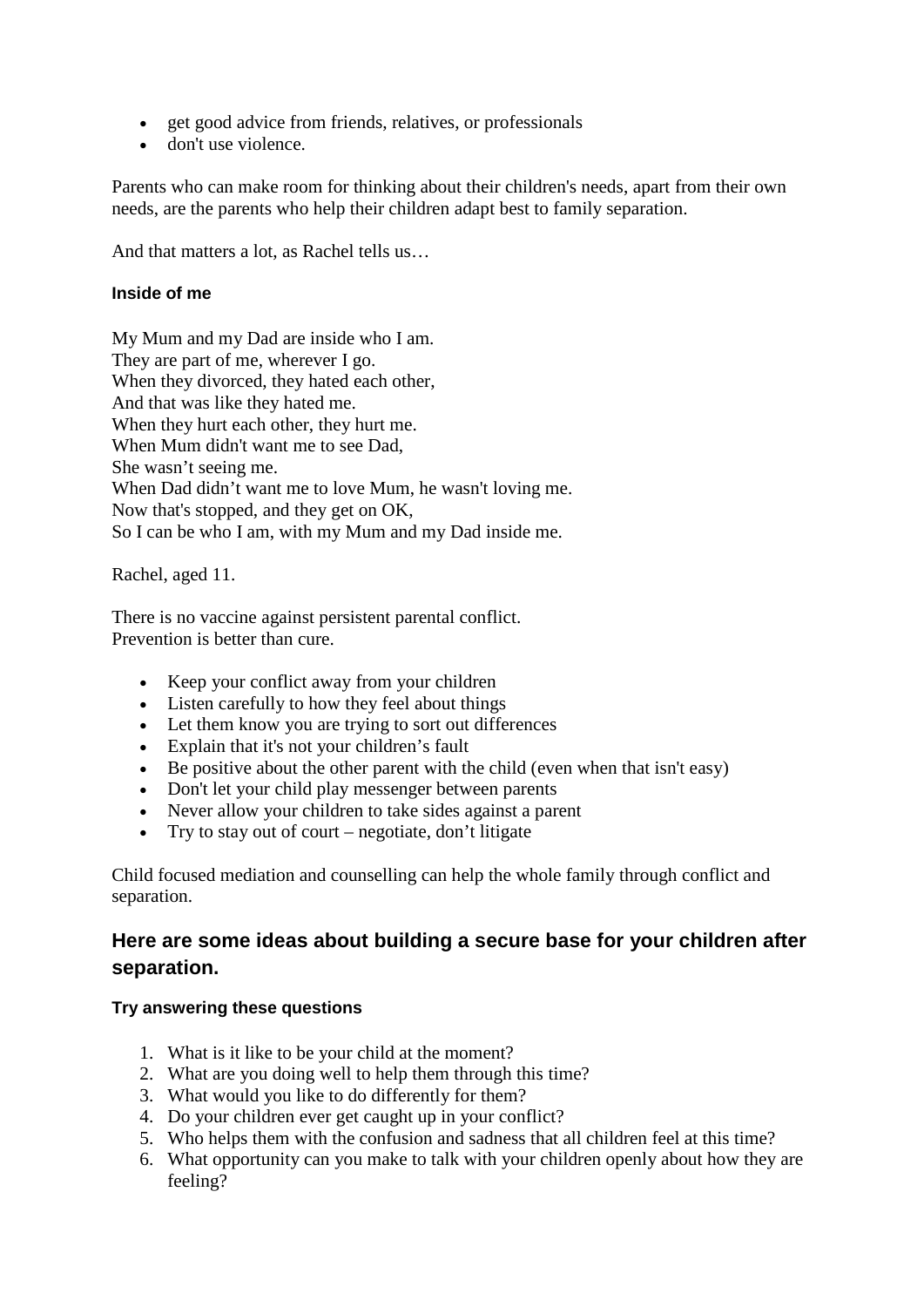#### **Add these ideas to your discussions**

When they separate, parents make agreements about houses, finance, contact, schools, holidays, and so on. That's important. But, for the kids, consider these things as well. (If you're in mediation or counselling, try doing this there.)

#### **For parents in conflict: try answering these questions**

- 1. What will your children's worst memory be of your conflict?
- 2. What will their best memory be of how you handled the conflict?
- 3. The hopes we share for our children are:
- 4. Our children need a secure emotional base with each of us. To provide that, and to protect it, we agree to:
- 5. When our children are adults and look back on the family separation, we hope they will be able to say the following about us as parents:

So, the messages we want to give our children now are:

# **Acknowledgements**

"Because it's for the kids… Building a Secure Parenting Base after Separation" is a Children in Focus publication intended to reach out to Australian parents in need of support to work on cooperative parenting after separation. The booklet is also designed to assist professionals in their work with these parents.

This booklet was written by Jennifer McIntosh, PhD. As senior consultant to the Children in Focus Program, researcher, child psychologist, and mother, Jenn holds a strong focus on the needs of children and parents in the face of family trauma. She is particularly regarded for her compassion and her strong advocacy on the rights of children to psychological safety. Jenn directs the family psychology clinic, Family Transitions, a specialist centre for assessment, therapy, Family Law mediation and training.

Children in Focus is grateful to the Australian Government Attorney-General's Department for the funding support which makes Children in Focus projects possible.

We also acknowledge and thank our design partner, 3 Deep Design.

Centacare Melbourne sponsored the printing of the first edition of the booklet. We thank them for this support.

This booklet includes adapted materials from "The Circle of Security Project" (Cooper, Hoffman, Marvin & Powell ©2000) and "Children in the Middle Project" (Arbuthnot ©2000).

This work is copyright. You may access, display, print and reproduce this material in unaltered form only (retaining this notice) for your personal, non-commercial use or use within your organisation. All rights are reserved.